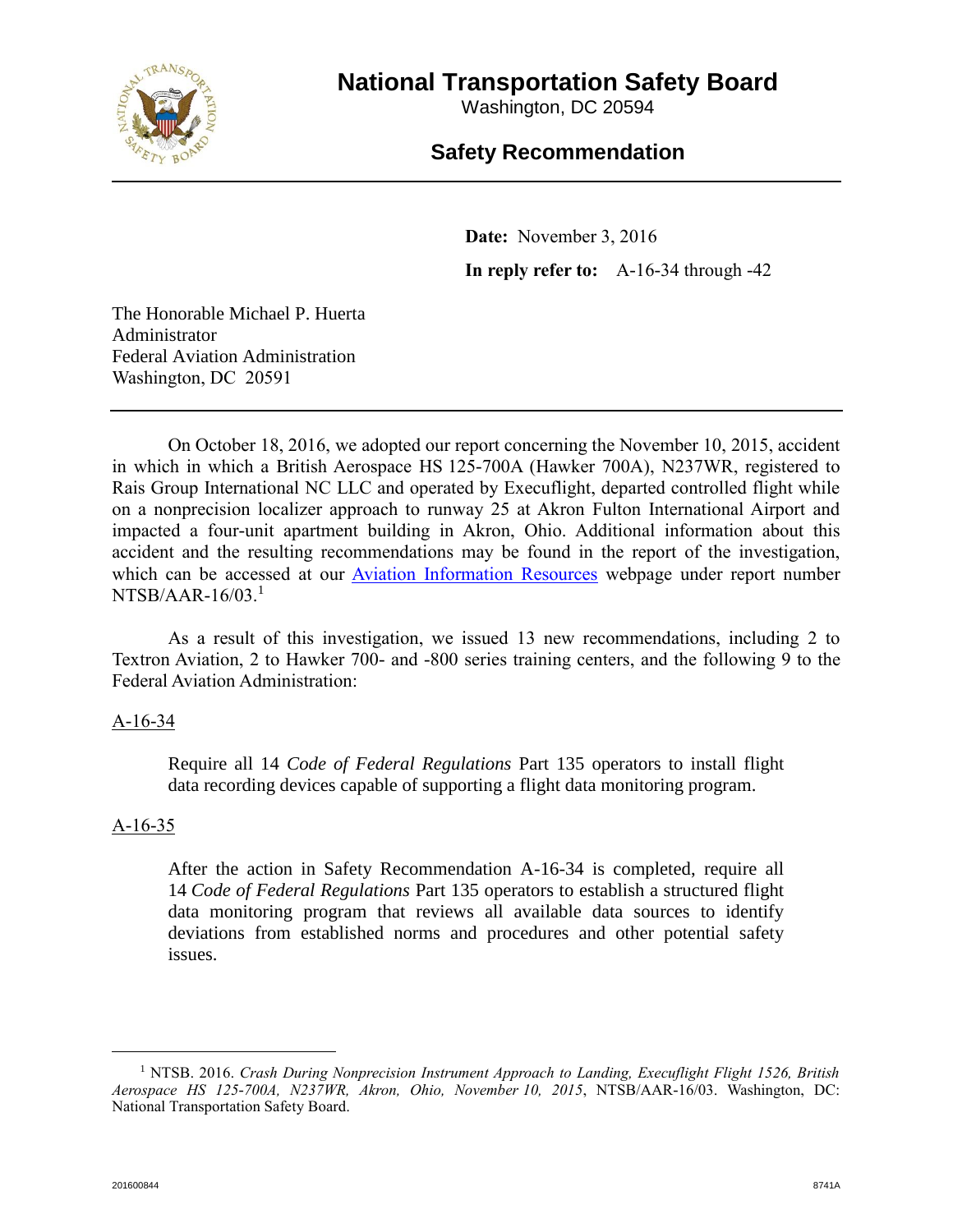#### A-16-36

Require all 14 *Code of Federal Regulations* Part 135 operators to establish safety management system programs.

#### A-16-37

In conjunction with Textron Aviation and Hawker 700- and 800-series training centers, develop and incorporate into Hawker 700- and 800-series pilot training programs a nonprecision approach procedure that aligns with the stabilized approach criteria outlined in Advisory Circular 120-71A and eliminates configuration changes at low altitudes.

#### A-16-38

In conjunction with Textron Aviation and Hawker 700- and 800-series training centers, develop and incorporate into Hawker 700- and 800-series pilot training programs a definition of the term "landing assured" that aligns with the language of 14 *Code of Federal Regulations* 91.175(c)(1).

#### A-16-39

Require 14 *Code of Federal Regulations* (*CFR*) Part 121, 135, and 91 subpart K operators and 14 *CFR* Part 142 training centers to train flight crews in the performance and use of the continuous descent final approach technique as their primary means for conducting nonprecision approaches.

#### A-16-40

Issue a safety alert for operators describing the circumstances of this accident and reminding operators to ensure that current and accurate information is entered into weight-and-balance software programs used in their operations.

#### A-16-41

Review the Safety Assurance System and develop and implement procedures needed to identify 14 *Code of Federal Regulations* Part 135 operators that do not comply with standard operating procedures.

#### A-16-42

Review the problems with the quality of the cockpit voice recorder (CVR) data in this accident to (1) determine why the problems were not detected and corrected before the accident, despite the requirements in Federal Aviation Administration Order 8900.1 and the guidance in Safety Alert for Operators 06019, and (2) determine if the procedures in Advisory Circular (AC) 20-186 would have ensured that the CVR problems were identified and corrected before the accident,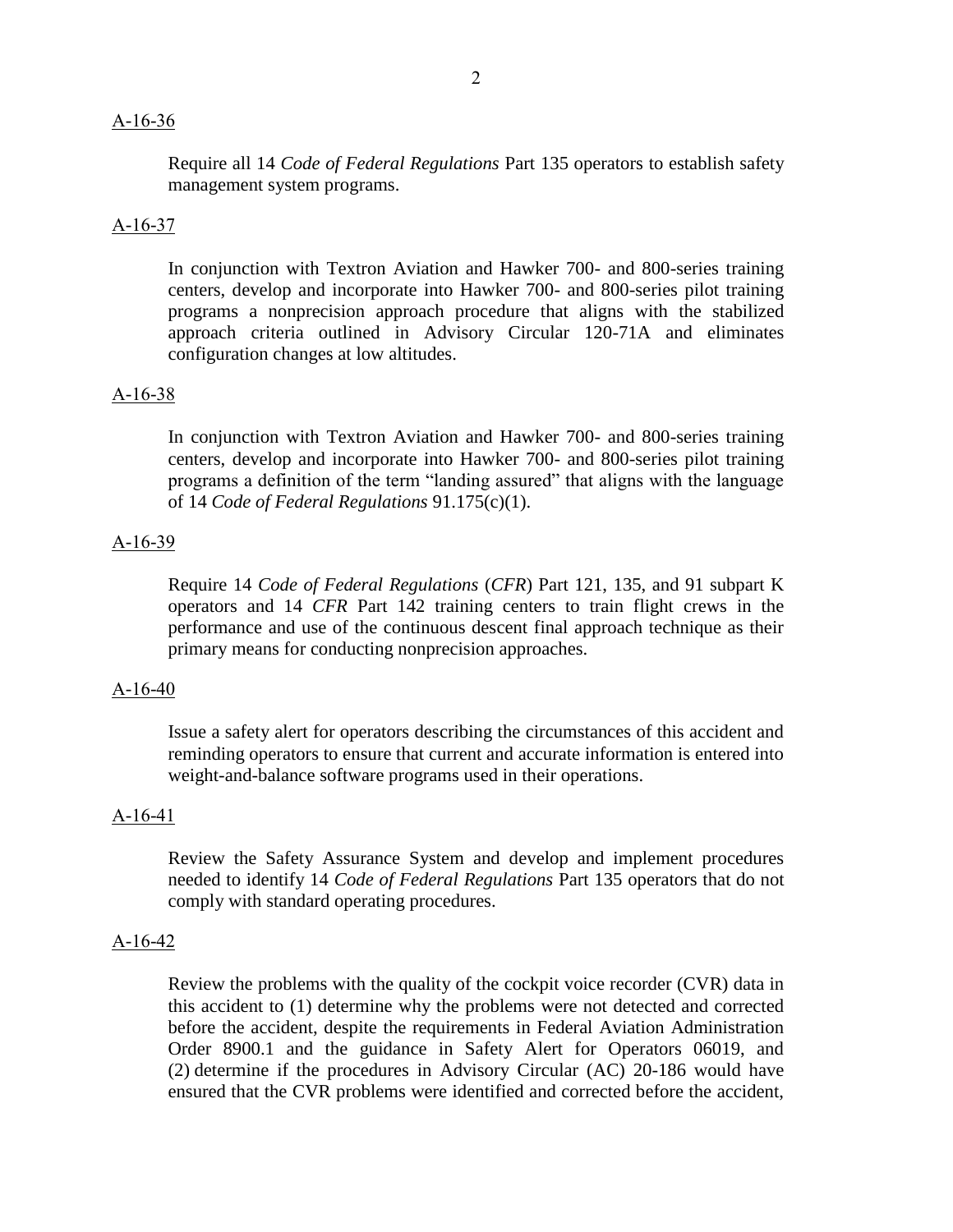and if not, revise AC 20-186 to ensure that such problems will be identified and corrected.

Chairman HART, Vice Chairman DINH-ZARR, and Members SUMWALT and WEENER concurred in these recommendations.

The NTSB is vitally interested in these recommendations because they are designed to prevent accidents and save lives. We would appreciate receiving a response from you within 90 days, as required by 49 *United States Code* section 1135, detailing the actions you have taken or intend to take to implement them. When replying, please refer to the safety recommendations by number and submit your response electronically to [correspondence@ntsb.gov.](mailto:correspondence@ntsb.gov)

[Original Signed]

By: Christopher A. Hart, Chairman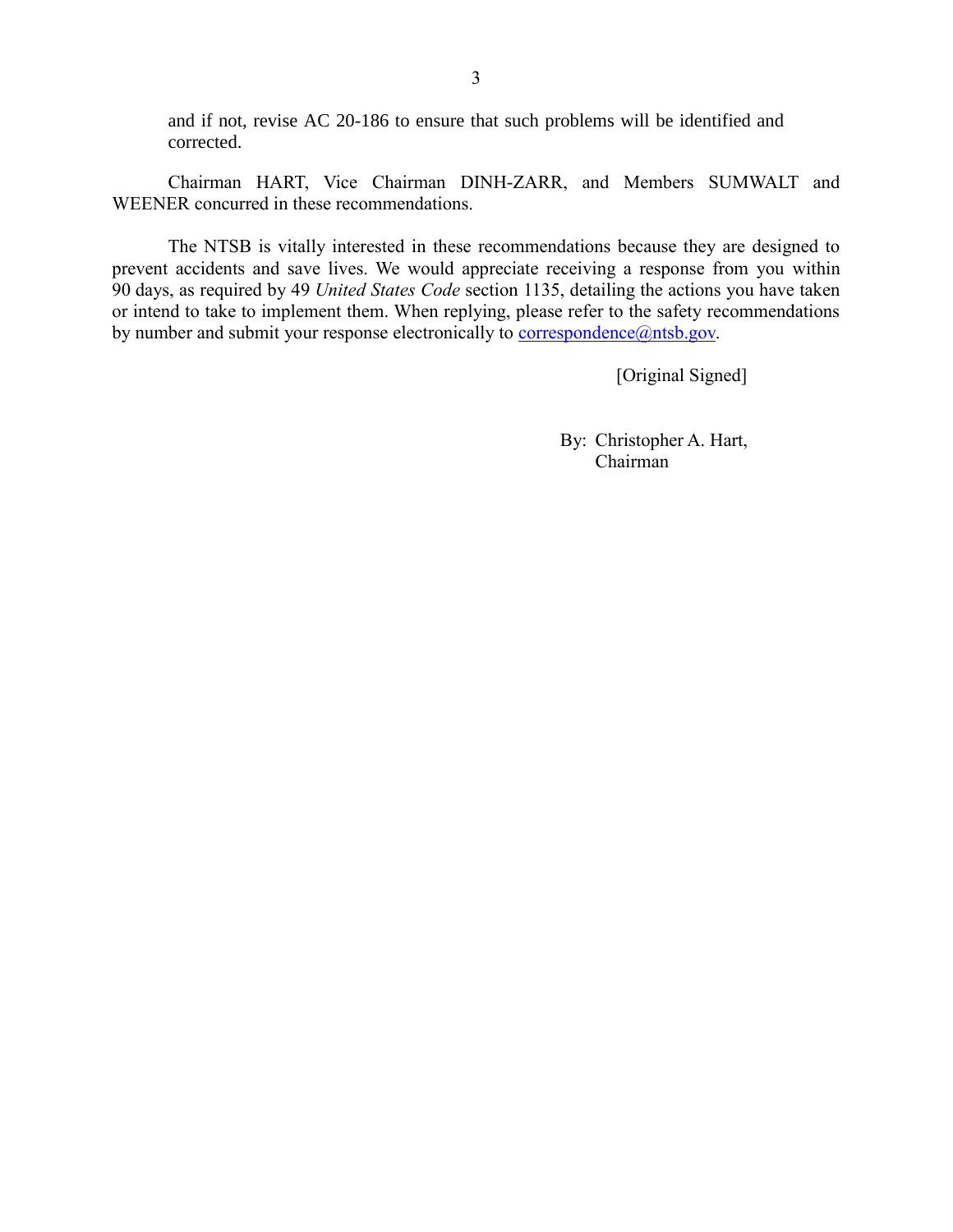Safety Recommendation Reiteration List

| <b>SR</b><br>Numbe | Reiteratio<br>n Number | Report<br>Numbe   | Report<br>Date | Accident<br>Descriptio                                                                                                                                                                      | Accident<br>City         | Accident<br><b>State</b> | Accident<br>Date |
|--------------------|------------------------|-------------------|----------------|---------------------------------------------------------------------------------------------------------------------------------------------------------------------------------------------|--------------------------|--------------------------|------------------|
| $\mathbf r$        |                        | r                 |                | n                                                                                                                                                                                           |                          |                          |                  |
| $A-16-$<br>034     | $\mathbf{1}$           | AAR-<br>18-02     | 4/26/201<br>8  | Collision<br>with<br>Terrain<br>Hageland<br>Aviation<br>Services,<br>Inc. dba<br>Ravn<br>Connect<br>Flight<br>3153<br>Cessna<br>208B,<br>N208SD,<br>Togiak,<br>Alaska<br>October 2,<br>2016 | Togiak                   | Alaska                   | 10/2/206         |
| $A-16-$<br>034     | $\overline{2}$         | AAR-<br>19-02     | 3/28/201<br>9  | Departure<br>from<br>Controlled<br>Flight<br>Trans-<br>Pacific Air<br>Charter,<br>LLC,<br>Learjet<br>35A,<br>N452DA,<br>Teterboro,<br><b>New</b><br>Jersey,<br>May 15,<br>2017              | Teterbor<br>$\mathbf{o}$ | New<br>Jersey            | 5/15/2017        |
| $A-16-$<br>034     | $\overline{3}$         | AAR-<br>$21 - 01$ | 2/25/202<br>1  | Rapid<br>Descent<br>Into<br>Terrain<br>Island<br><b>Express</b><br>Helicopter                                                                                                               | Calabasa<br>S            | Californi<br>a           | 1/26/2020        |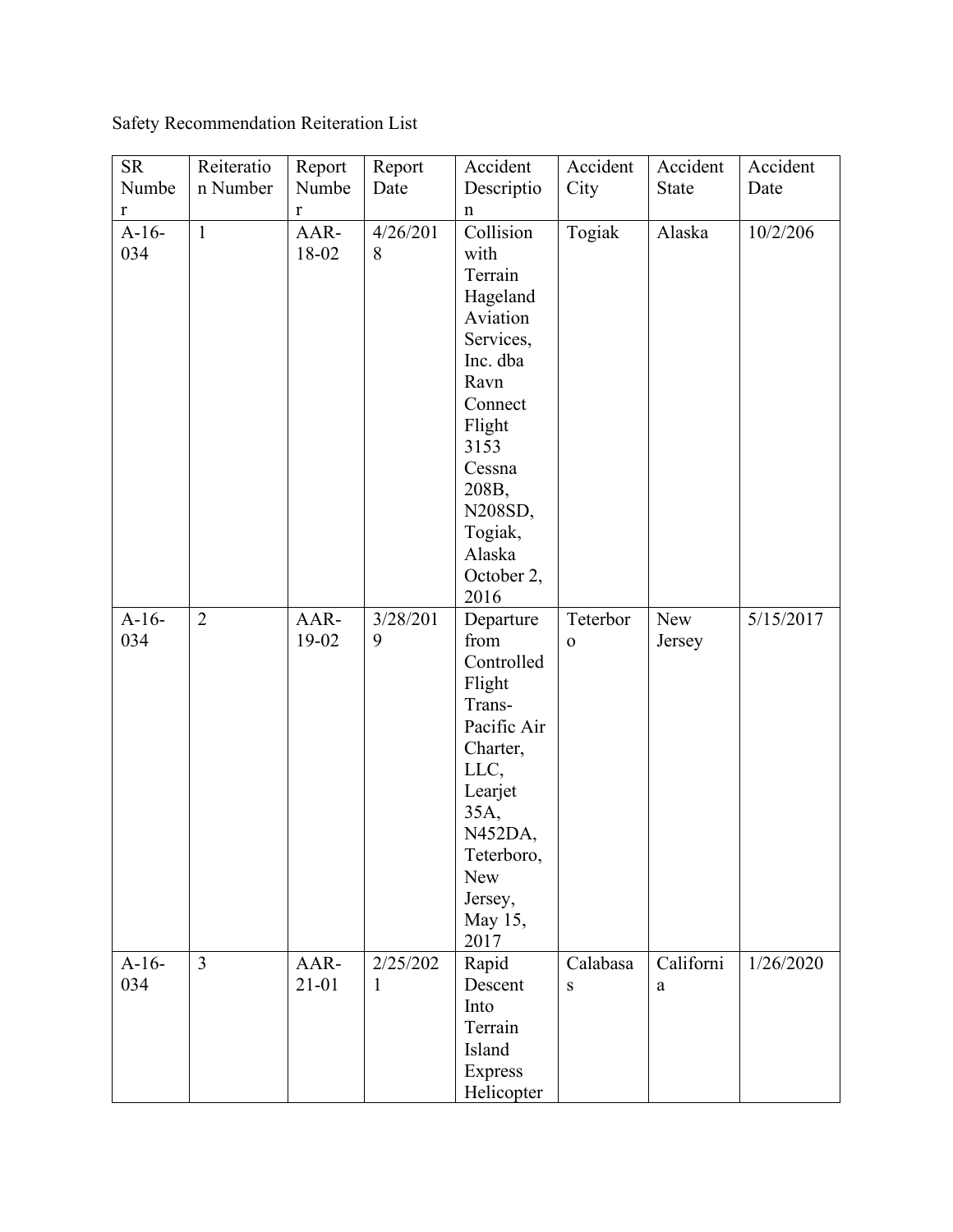| <b>SR</b> | Reiteratio     | Report    | Report   | Accident      | Accident | Accident     | Accident  |
|-----------|----------------|-----------|----------|---------------|----------|--------------|-----------|
| Numbe     | n Number       | Numbe     | Date     | Descriptio    | City     | <b>State</b> | Date      |
| r         |                | r         |          | n             |          |              |           |
|           |                |           |          | s Inc.        |          |              |           |
|           |                |           |          | Sikorsky      |          |              |           |
|           |                |           |          | $S-76B$ ,     |          |              |           |
|           |                |           |          | N72EX         |          |              |           |
| $A-16-$   | $\overline{4}$ | AIR-      | 5/26/202 | Collision     | Kekaha   | H1           | 12/26/201 |
| 034       |                | $22 - 05$ | 2        | into          |          |              | 9         |
|           |                |           |          | Terrain       |          |              |           |
|           |                |           |          | Safari        |          |              |           |
|           |                |           |          | Aviation      |          |              |           |
|           |                |           |          | Inc. Airbus   |          |              |           |
|           |                |           |          | AS350 B2,     |          |              |           |
|           |                |           |          | <b>N985SA</b> |          |              |           |
|           |                |           |          |               |          |              |           |
|           |                |           |          |               |          |              |           |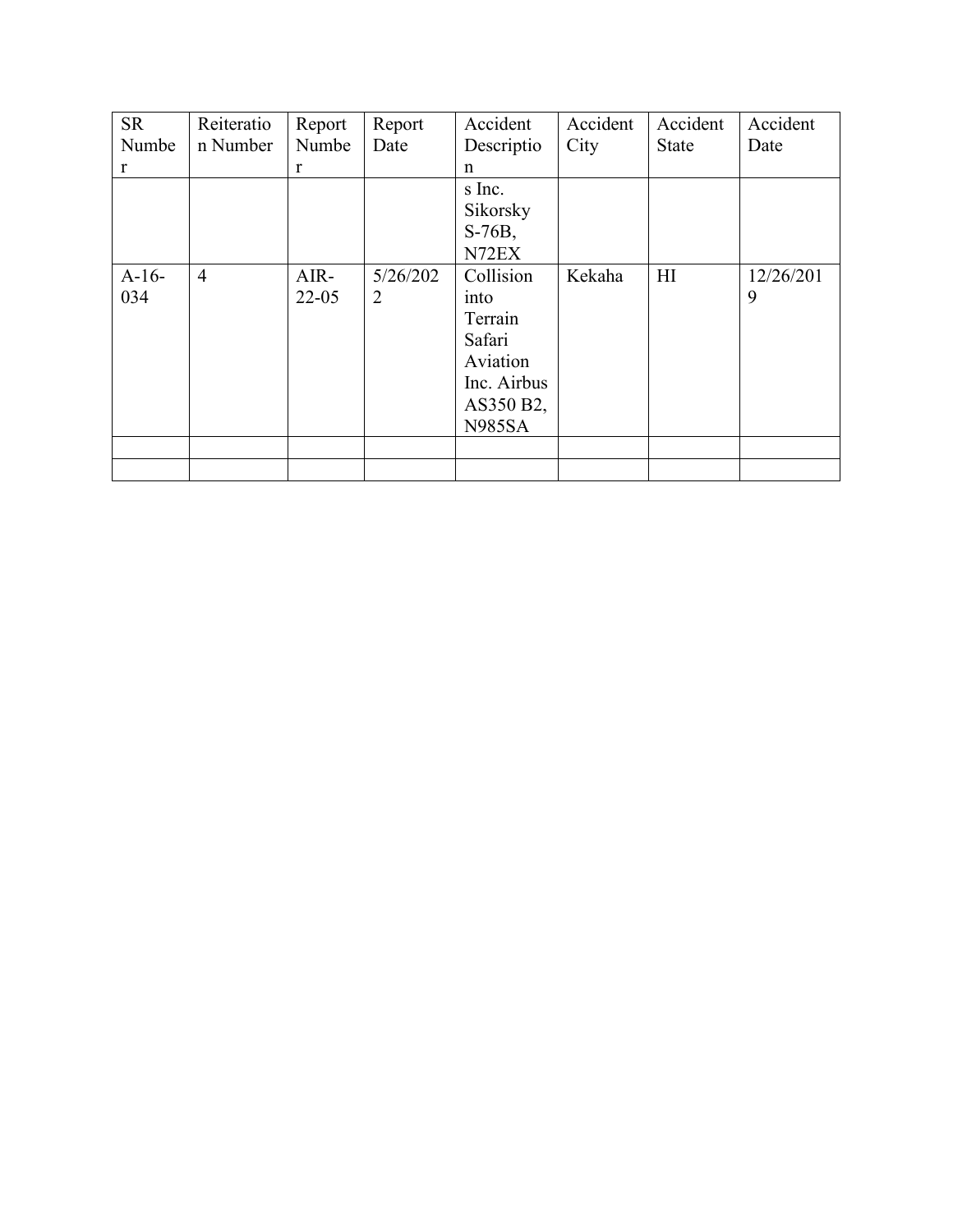Safety Recommendation Reiteration List

| <b>SR</b>      | Reiteratio     | Report        | Report        | Accident                                                                                                                                                                                    | Accident                 | Accident      | Accident  |
|----------------|----------------|---------------|---------------|---------------------------------------------------------------------------------------------------------------------------------------------------------------------------------------------|--------------------------|---------------|-----------|
| Numbe          | n Number       | Numbe         | Date          | Descriptio                                                                                                                                                                                  | City                     | <b>State</b>  | Date      |
| r              |                | r             |               | n                                                                                                                                                                                           |                          |               |           |
| $A-16-$<br>035 | $\mathbf{1}$   | AAR-<br>18-02 | 4/26/201<br>8 | Collision<br>with<br>Terrain<br>Hageland<br>Aviation<br>Services,<br>Inc. dba<br>Ravn<br>Connect<br>Flight<br>3153<br>Cessna<br>208B,<br>N208SD,<br>Togiak,<br>Alaska<br>October 2,<br>2016 | Togiak                   | Alaska        | 10/2/2016 |
| $A-16-$<br>035 | $\overline{2}$ | AAR-<br>19-02 | 3/28/201<br>9 | Departure<br>from<br>Controlled<br>Flight<br>Trans-<br>Pacific Air<br>Charter,<br>LLC,<br>Learjet<br>35A,<br>N452DA,<br>Teterboro,<br><b>New</b><br>Jersey,<br>May 15,<br>2017              | Teterbor<br>$\mathbf{o}$ | New<br>Jersey | 5/15/2017 |
| $A-16-$<br>035 | $\overline{3}$ | AAR-<br>20-01 | 6/8/2020      | Helicopter<br>Air<br>Ambulanc<br>e Collision<br>with<br>Terrain<br>Survival                                                                                                                 | Zaleski                  | Ohio          | 1/29/2019 |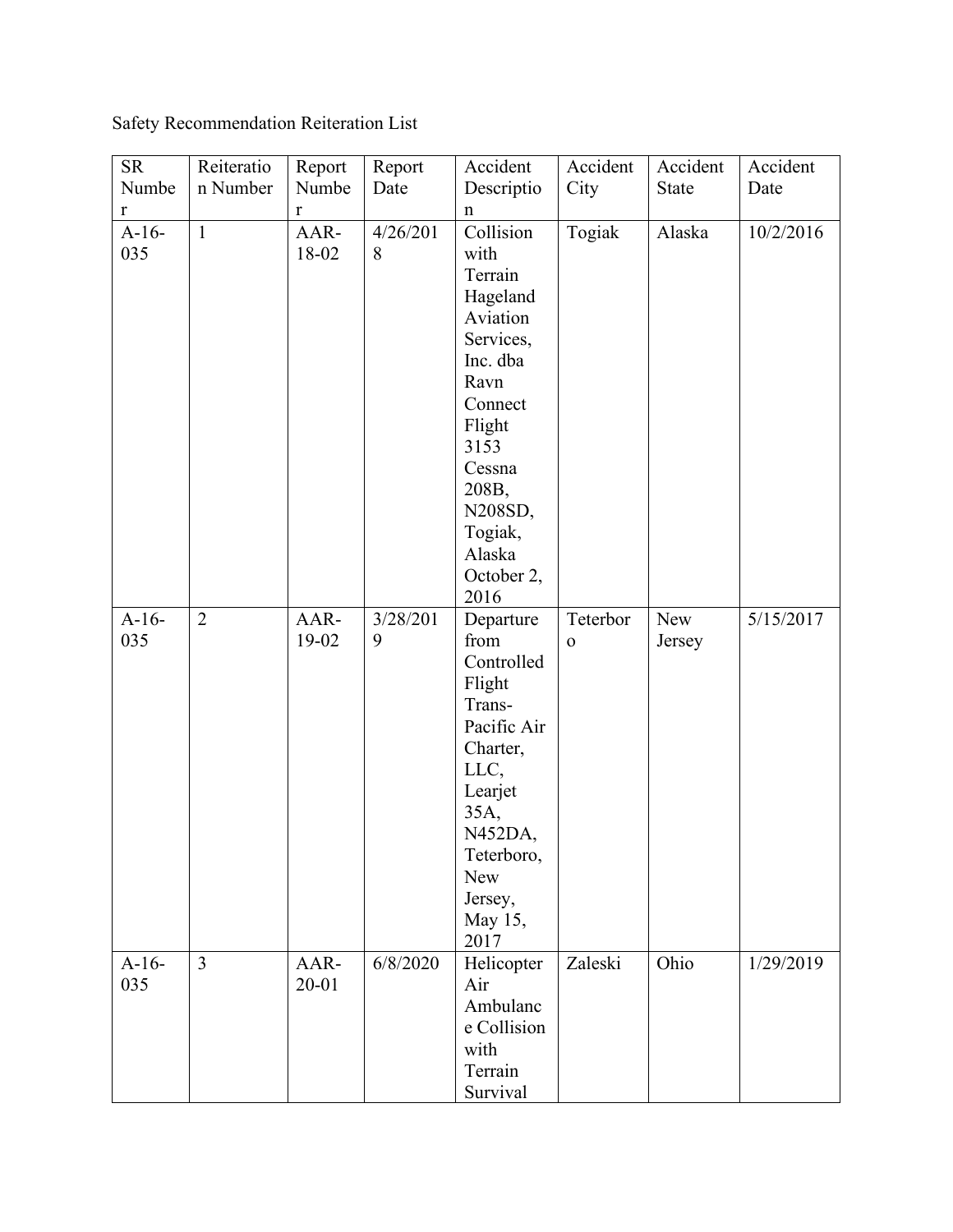| <b>SR</b><br>Numbe | Reiteratio<br>n Number | Report<br>Numbe   | Report<br>Date             | Accident<br>Descriptio                                                                                                            | Accident<br>City | Accident<br><b>State</b> | Accident<br>Date |
|--------------------|------------------------|-------------------|----------------------------|-----------------------------------------------------------------------------------------------------------------------------------|------------------|--------------------------|------------------|
| r                  |                        | r                 |                            | $\mathbf n$<br>Flight Inc.<br><b>Bell 407</b><br>Helicopter<br><b>N191SF</b><br>near<br>Zaleski,                                  |                  |                          |                  |
| $A-16-$<br>035     | $\overline{4}$         | AAR-<br>21-01     | 2/25/202<br>1              | Ohio<br>Rapid<br>Descent<br>Into<br>Terrain<br>Island<br><b>Express</b><br>Helicopter<br>s Inc.<br>Sikorsky<br>$S-76B$ ,<br>N72EX | Calabasa<br>S    | Californi<br>a           | 1/26/2020        |
| $A-16-$<br>035     | 5                      | AIR-<br>$22 - 05$ | 5/26/202<br>$\overline{2}$ | Collision<br>into<br>Terrain<br>Safari<br>Aviation<br>Inc. Airbus<br>AS350 B2,<br><b>N985SA</b>                                   | Kekaha           | HI                       | 12/26/201<br>9   |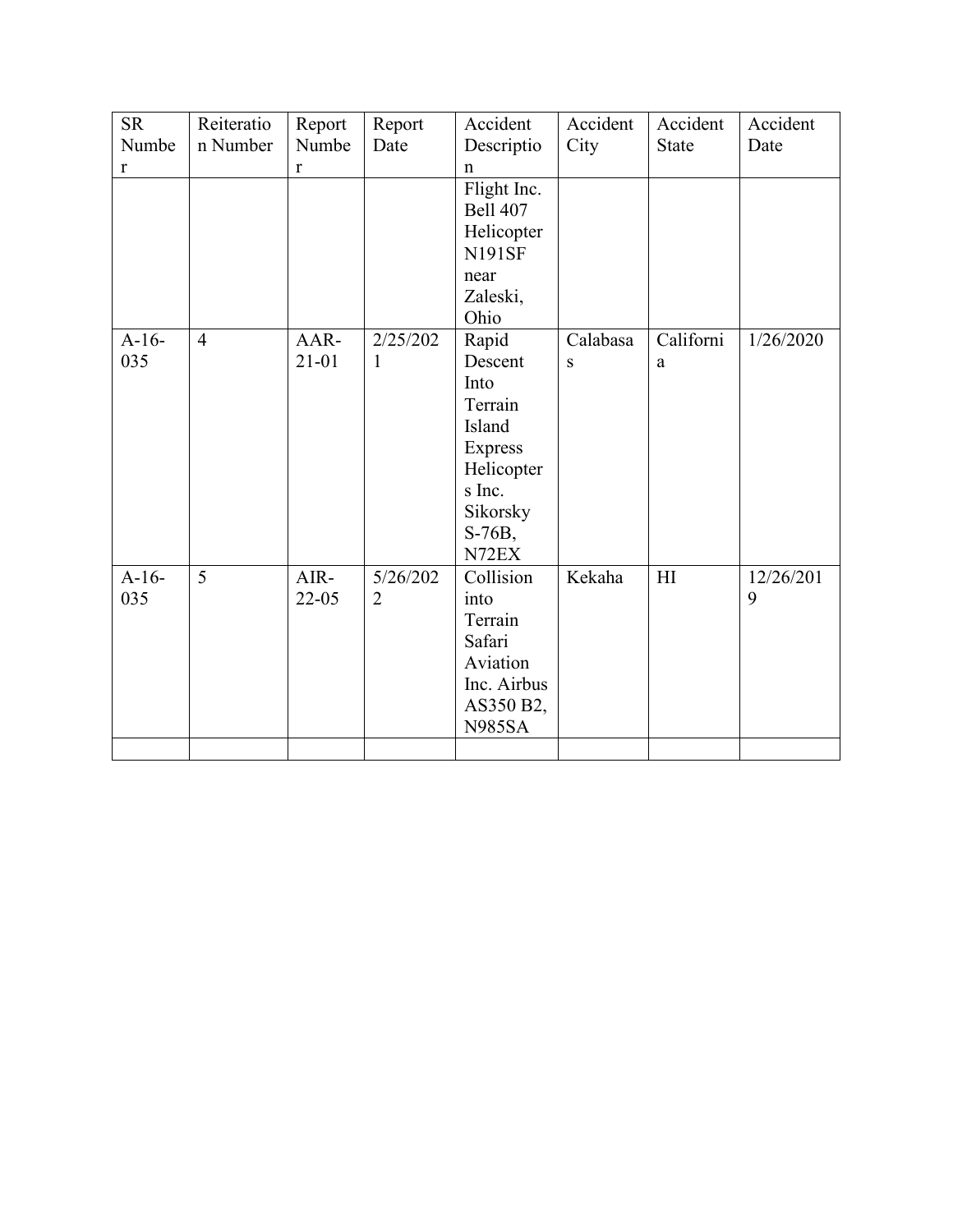Safety Recommendation Reiteration List

| <b>SR</b><br>Numbe | Reiteratio<br>n Number | Report<br>Numbe   | Report<br>Date | Accident<br>Descriptio                                                                                                                                                                      | Accident<br>City        | Accident<br><b>State</b> | Accident<br>Date |
|--------------------|------------------------|-------------------|----------------|---------------------------------------------------------------------------------------------------------------------------------------------------------------------------------------------|-------------------------|--------------------------|------------------|
| r                  |                        | r                 |                | $\mathbf n$                                                                                                                                                                                 |                         |                          |                  |
| $A-16-$<br>036     | $\mathbf{1}$           | AAR-<br>$17 - 01$ | 4/25/201<br>7  | Collision<br>with<br>Terrain,<br>Promech<br>Air, Inc.,<br>de<br>Havilland<br>$DHC-3$ ,<br>N270PA,<br>Ketchikan,<br>Alaska,<br>June 25,<br>2015                                              | Ketchika<br>$\mathbf n$ | Alaska                   | 6/25/2015        |
| $A-16-$<br>036     | $\overline{2}$         | AAR-<br>18-002    | 4/26/201<br>8  | Collision<br>with<br>Terrain<br>Hageland<br>Aviation<br>Services,<br>Inc. dba<br>Ravn<br>Connect<br>Flight<br>3153<br>Cessna<br>208B,<br>N208SD,<br>Togiak,<br>Alaska<br>October 2,<br>2016 | Togiak                  | Alaska                   | 10/2/2016        |
| $A-16-$<br>036     | $\overline{3}$         | AAR-<br>$19-02$   | 3/28/201<br>9  | Departure<br>from<br>Controlled<br>Flight<br>Trans-<br>Pacific Air<br>Charter,<br>LLC,<br>Learjet<br>35A,                                                                                   | Teterboro               | New<br>Jersey            | 5/15/2017        |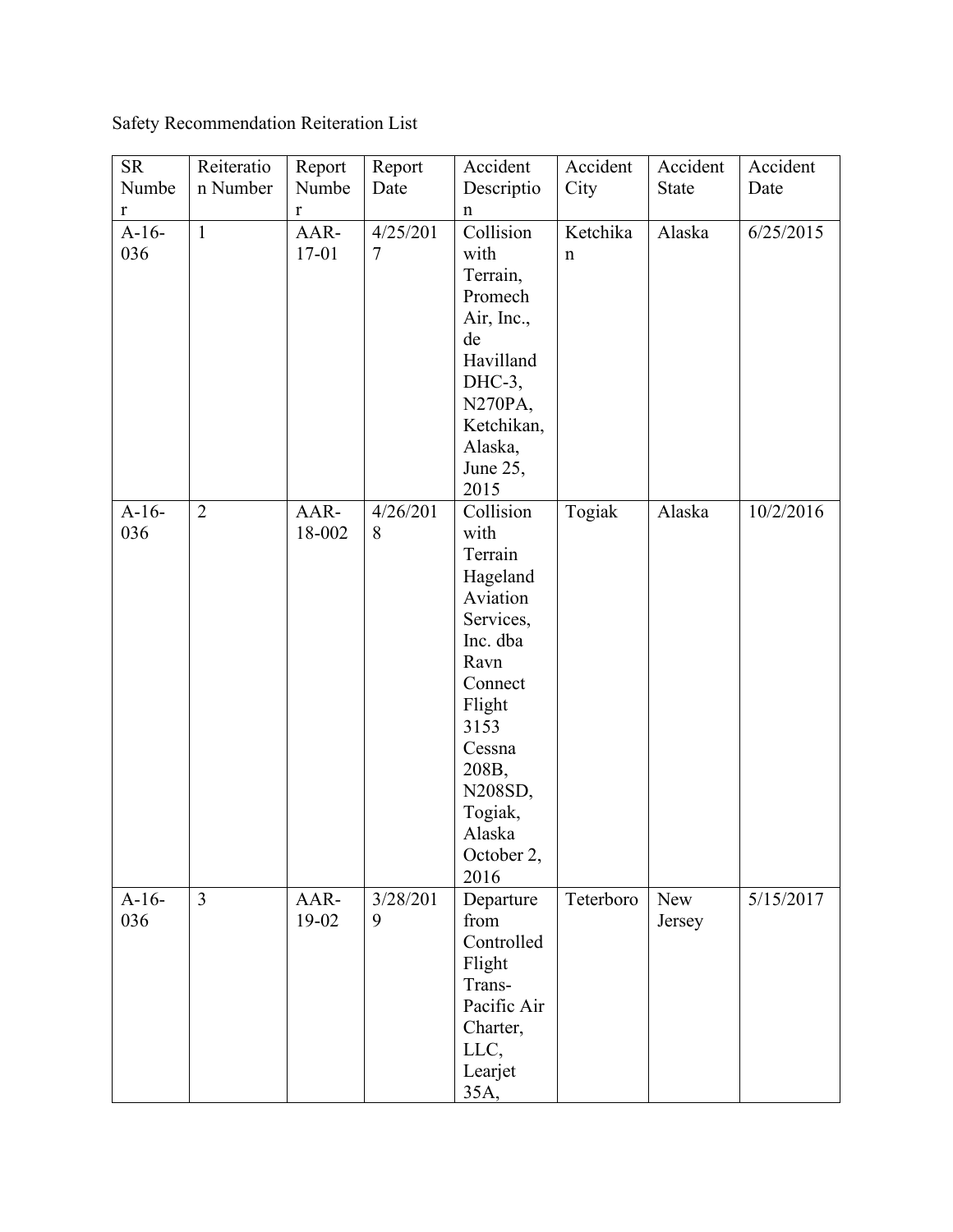| <b>SR</b><br>Numbe | Reiteratio<br>n Number | Report<br>Numbe | Report<br>Date | Accident<br>Descriptio  | Accident<br>City | Accident<br><b>State</b> | Accident<br>Date |
|--------------------|------------------------|-----------------|----------------|-------------------------|------------------|--------------------------|------------------|
| $\mathbf r$        |                        | $\mathbf r$     |                | n                       |                  |                          |                  |
|                    |                        |                 |                | N452DA,                 |                  |                          |                  |
|                    |                        |                 |                | Teterboro,              |                  |                          |                  |
|                    |                        |                 |                | New                     |                  |                          |                  |
|                    |                        |                 |                | Jersey,<br>May 15,      |                  |                          |                  |
|                    |                        |                 |                | 2017                    |                  |                          |                  |
| $A-16-$            | $\overline{4}$         | AAR-            | 6/8/2020       | Helicopter              | Zaleski          | Ohio                     | 1/29/2019        |
| 036                |                        | 20-01           |                | Air                     |                  |                          |                  |
|                    |                        |                 |                | Ambulanc                |                  |                          |                  |
|                    |                        |                 |                | e Collision             |                  |                          |                  |
|                    |                        |                 |                | with                    |                  |                          |                  |
|                    |                        |                 |                | Terrain                 |                  |                          |                  |
|                    |                        |                 |                | Survival<br>Flight Inc. |                  |                          |                  |
|                    |                        |                 |                | <b>Bell 407</b>         |                  |                          |                  |
|                    |                        |                 |                | Helicopter              |                  |                          |                  |
|                    |                        |                 |                | <b>N191SF</b>           |                  |                          |                  |
|                    |                        |                 |                | near                    |                  |                          |                  |
|                    |                        |                 |                | Zaleski,                |                  |                          |                  |
|                    |                        |                 |                | Ohio                    |                  |                          |                  |
| $A-16-$            | 5                      | AAR-            | 2/25/202       | Rapid                   | Calabasas        | Californi                | 1/26/2020        |
| 036                |                        | $21 - 01$       | $\mathbf{1}$   | Descent<br>Into         |                  | a                        |                  |
|                    |                        |                 |                | Terrain                 |                  |                          |                  |
|                    |                        |                 |                | Island                  |                  |                          |                  |
|                    |                        |                 |                | <b>Express</b>          |                  |                          |                  |
|                    |                        |                 |                | Helicopter              |                  |                          |                  |
|                    |                        |                 |                | s Inc.                  |                  |                          |                  |
|                    |                        |                 |                | Sikorsky                |                  |                          |                  |
|                    |                        |                 |                | S-76B,                  |                  |                          |                  |
| $A-16-$            | 6                      | AAR-            | 5/21/202       | N72EX<br>Midair         | Ketchika         | Alaska                   | 5/13/2019        |
| 036                |                        | $21 - 04$       | 1              | Collision               | $\mathbf n$      |                          |                  |
|                    |                        |                 |                | over                    |                  |                          |                  |
|                    |                        |                 |                | George                  |                  |                          |                  |
|                    |                        |                 |                | Inlet de                |                  |                          |                  |
|                    |                        |                 |                | Havilland               |                  |                          |                  |
|                    |                        |                 |                | $DHC-2$ ,               |                  |                          |                  |
|                    |                        |                 |                | N952DB,                 |                  |                          |                  |
|                    |                        |                 |                | and de                  |                  |                          |                  |
|                    |                        |                 |                | Havilland<br>$DHC-3$ ,  |                  |                          |                  |
|                    |                        |                 |                | N959PA                  |                  |                          |                  |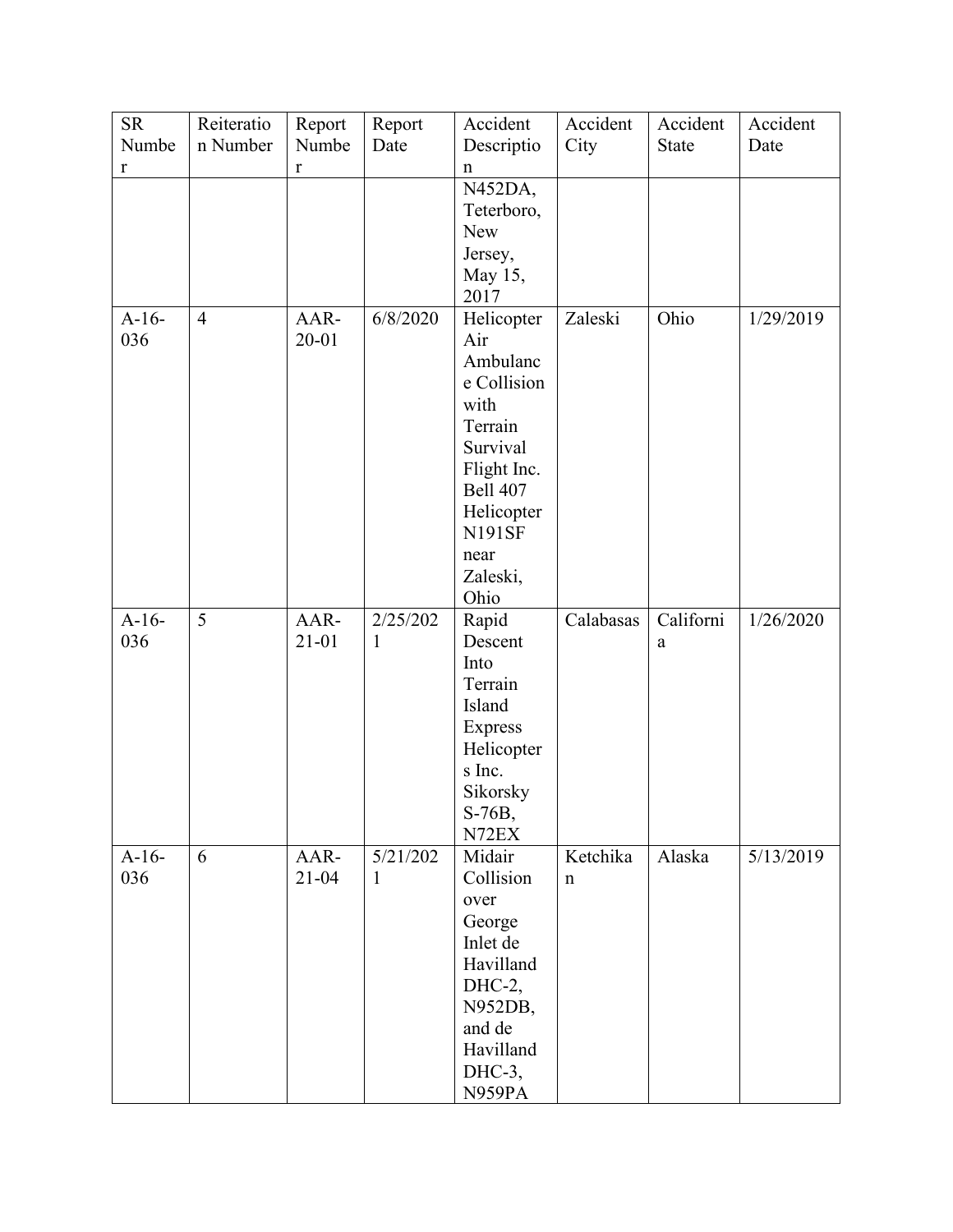| <b>SR</b> | Reiteratio | Report    | Report   | Accident      | Accident | Accident     | Accident  |
|-----------|------------|-----------|----------|---------------|----------|--------------|-----------|
| Numbe     | n Number   | Numbe     | Date     | Descriptio    | City     | <b>State</b> | Date      |
| r         |            |           |          | n             |          |              |           |
| $A-16-$   | 7          | AIR-      | 5/26/202 | Collision     | Kekaha   | HI           | 12/26/201 |
| 036       |            | $22 - 05$ | 2        | into          |          |              | 9         |
|           |            |           |          | Terrain       |          |              |           |
|           |            |           |          | Safari        |          |              |           |
|           |            |           |          | Aviation      |          |              |           |
|           |            |           |          | Inc. Airbus   |          |              |           |
|           |            |           |          | AS350 B2,     |          |              |           |
|           |            |           |          | <b>N985SA</b> |          |              |           |